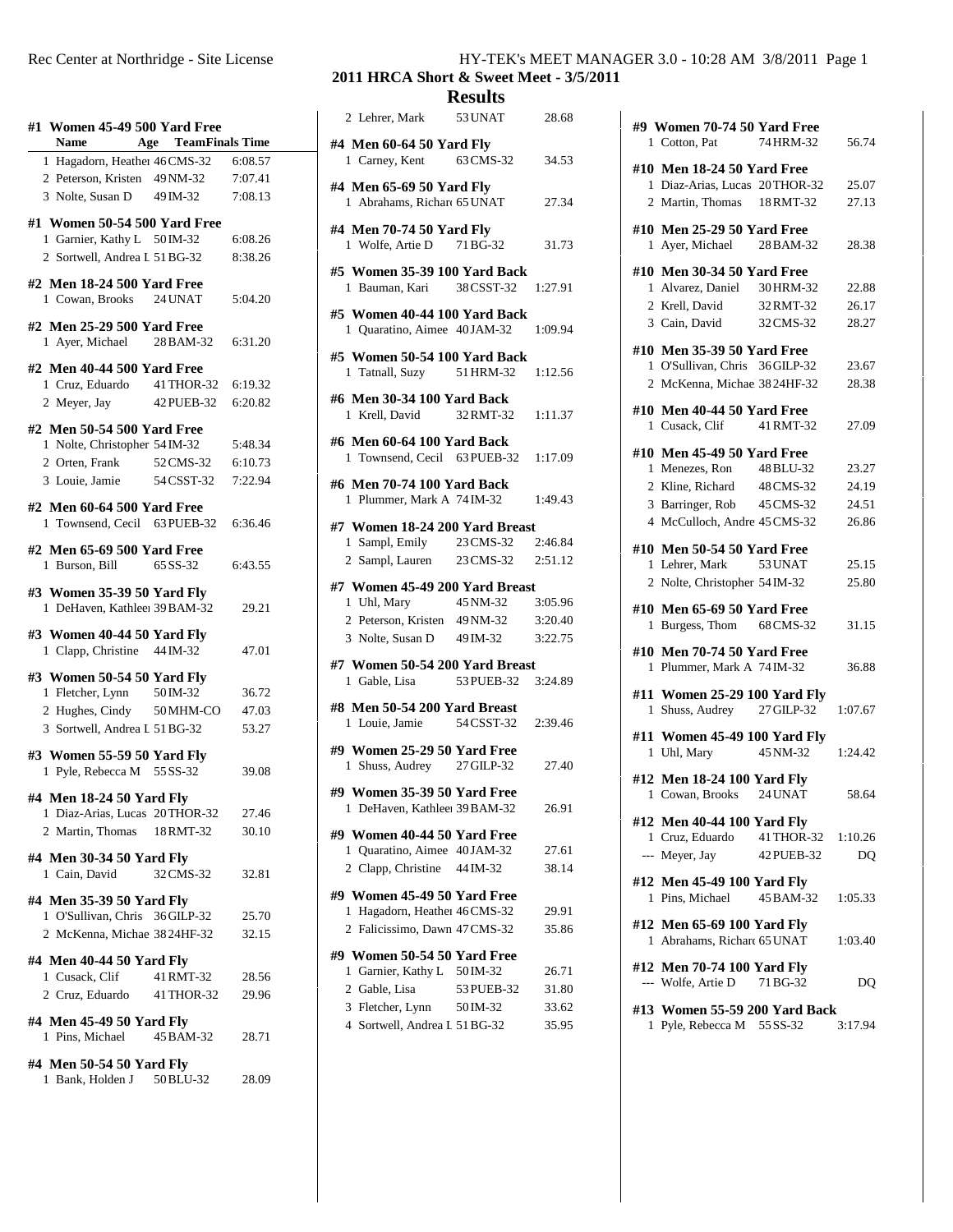|   | #14 Men 55-59 200 Yard Back<br>1 Hughes, John 57 MHM-CO 2:27.20                             |                        |                    | #      |
|---|---------------------------------------------------------------------------------------------|------------------------|--------------------|--------|
|   | #14 Men 60-64 200 Yard Back<br>--- Townsend, Cecil 63 PUEB-32                               |                        | D <sub>O</sub>     |        |
|   | #15 Women 25-29 200 Yard IM<br>1 Shuss, Audrey 27 GILP-32 2:29.11                           |                        |                    | #      |
|   | #15 Women 35-39 200 Yard IM<br>1 Bauman, Kari 38 CSST-32                                    |                        | 3:02.66            | #      |
|   | #15 Women 45-49 200 Yard IM<br>1 Uhl, Mary                                                  | 45 NM-32               | 2:53.55            | #      |
|   | #16 Men 40-44 200 Yard IM<br>1 Meyer, Jay 42 PUEB-32 2:35.64                                |                        |                    | #      |
|   | #16 Men 50-54 200 Yard IM<br>1 Nolte, Christopher 54 IM-32<br>2 Bank, Holden J 50 BLU-32    |                        | 2:27.19<br>2:34.42 | #      |
|   | #16 Men 65-69 200 Yard IM<br>1 Burson, Bill 65 SS-32 2:55.15                                |                        |                    |        |
|   | #17 Women 18-24 50 Yard Breast<br>1 Sampl, Emily 23 CMS-32<br>$2$ Sampl, Lauren $23$ CMS-32 |                        | 33.75<br>35.04     | #      |
|   | #17 Women 45-49 50 Yard Breast<br>1 Nolte, Susan D 49 IM-32                                 |                        | 44.91              | #      |
|   | #17 Women 50-54 50 Yard Breast                                                              |                        |                    | #      |
|   | 1 Gable, Lisa                                                                               | 53 PUEB-32             | 41.67              |        |
|   | #17 Women 70-74 50 Yard Breast<br>1 Ryman, Donna 74 IM-32                                   |                        | 50.40              | #      |
|   | #18 Men 30-34 50 Yard Breast<br>1 Cain, David 32 CMS-32<br>2 Krell, David                   | 32 RMT-32              | 33.51<br>34.22     | #      |
|   | #18 Men 45-49 50 Yard Breast<br>1 Pins, Michael 45 BAM-32                                   |                        | 35.92              | #      |
|   | #18 Men 50-54 50 Yard Breast<br>1 Bank, Holden J 50 BLU-32                                  |                        | 33.84              | #      |
|   | #18 Men 60-64 50 Yard Breast<br>1 Carney, Kent                                              | 63 CMS-32              | 36.52              | #      |
| 1 | #19 Women 25-29 100 Yard Free<br>Shuss, Audrey                                              | 27 GILP-32             | 1:00.73            | #      |
|   | #19 Women 45-49 100 Yard Free<br>1 Peterson, Kristen 49 NM-32                               |                        | 1:11.75            | #<br># |
|   | 2 Falicissimo, Dawn 47 CMS-32<br>#19 Women 50-54 100 Yard Free                              |                        | 1:26.49            |        |
|   | 1 Garnier, Kathy L 50 IM-32                                                                 |                        | 57.98              | #      |
|   | 2 Tatnall, Suzy                                                                             | 51 HRM-32              | 1:03.70            |        |
|   | 3 Gable, Lisa<br>4 Fletcher, Lynn                                                           | 53 PUEB-32<br>50 IM-32 | 1:11.08<br>1:13.76 | #      |

## Rec Center at Northridge - Site License HY-TEK's MEET MANAGER 3.0 - 10:28 AM 3/8/2011 Page 2

## **2011 HRCA Short & Sweet Meet - 3/5/2011 Results**

|    | #20 Men 18-24 100 Yard Free                                 |            |         |
|----|-------------------------------------------------------------|------------|---------|
|    | 1 Cowan, Brooks 24 UNAT                                     |            | 52.14   |
|    | 2 Diaz-Arias, Lucas 20THOR-32                               |            | 54.03   |
|    | 3 Martin, Thomas 18 RMT-32                                  |            | 1:00.66 |
|    | #20 Men 25-29 100 Yard Free                                 |            |         |
|    | 1 Ayer, Michael 28 BAM-32                                   |            | 1:00.98 |
|    |                                                             |            |         |
|    | #20 Men 30-34 100 Yard Free<br>1 Alvarez, Daniel 30 HRM-32  |            |         |
|    |                                                             |            | 51.55   |
|    | #20 Men 35-39 100 Yard Free                                 |            |         |
|    | 1 McKenna, Michae 3824HF-32                                 |            | 1:01.19 |
|    | #20 Men 40-44 100 Yard Free                                 |            |         |
|    | 1 Cruz, Eduardo 41 THOR-32                                  |            | 1:00.37 |
|    | 2 Cusack, Clif 41 RMT-32                                    |            | 1:01.33 |
|    | 3 Meyer, Jay                                                | 42 PUEB-32 | 1:03.87 |
|    |                                                             |            |         |
|    | #20 Men 45-49 100 Yard Free<br>1 Menezes, Ron               | 48 BLU-32  | 52.15   |
|    | 2 Barringer, Rob 45 CMS-32                                  |            | 53.89   |
|    | 3 Kline, Richard                                            | 48 CMS-32  | 57.11   |
|    | 4 McCulloch, Andre 45 CMS-32                                |            | 1:01.88 |
|    |                                                             |            |         |
|    | #20 Men 50-54 100 Yard Free                                 |            |         |
|    | 1 Lehrer, Mark 53 UNAT                                      |            | 58.10   |
|    | #20 Men 65-69 100 Yard Free                                 |            |         |
|    | 1 Abrahams, Richard 65 UNAT                                 |            | 54.84   |
|    | #20 Men 70-74 100 Yard Free                                 |            |         |
|    | 1 Plummer, Mark A 74 IM-32                                  |            | 1:27.09 |
|    |                                                             |            |         |
|    | #21 Women 40-44 200 Yard Fly<br>1 Clapp, Christine 44 IM-32 |            | 3:42.10 |
|    |                                                             |            |         |
|    | #21 Women 50-54 200 Yard Fly                                |            |         |
|    | 1 Hughes, Cindy 50 MHM-CO 4:04.46                           |            |         |
|    | #21 Women 55-59 200 Yard Fly                                |            |         |
|    | 1 Pyle, Rebecca M 55 SS-32                                  |            | 3:06.91 |
|    | #22 Men 18-24 200 Yard Fly                                  |            |         |
|    | 1 Cowan, Brooks 24 UNAT                                     |            | 2:12.51 |
|    |                                                             |            |         |
|    | #23 Women 35-39 50 Yard Back                                |            |         |
| 1  | Bauman, Kari                                                | 38 CSST-32 | 42.66   |
|    | #23 Women 40-44 50 Yard Back                                |            |         |
|    | 1 Quaratino, Aimee 40 JAM-32                                |            | 32.05   |
|    | #23 Women 45-49 50 Yard Back                                |            |         |
| 1. | Hagadorn, Heather 46 CMS-32                                 |            | 35.48   |
|    |                                                             |            |         |
|    | #23 Women 50-54 50 Yard Back<br>1 Fletcher, Lynn            | 50 IM-32   | 40.04   |
|    |                                                             |            |         |
|    | #24 Men 30-34 50 Yard Back                                  |            |         |
|    | 1 Krell, David                                              | 32 RMT-32  | 32.83   |
|    | #24 Men 35-39 50 Yard Back                                  |            |         |
|    |                                                             |            |         |
|    | 1 O'Sullivan, Chris 36 GILP-32                              |            | 27.67   |

|   | #24 Men 40-44 50 Yard Back<br>1 Cusack, Clif 41 RMT-32                 |                   | 32.07   |
|---|------------------------------------------------------------------------|-------------------|---------|
|   | #24 Men 45-49 50 Yard Back<br>1 Kline, Richard 48 CMS-32               |                   | 31.08   |
|   | #24 Men 50-54 50 Yard Back<br>1 Lehrer, Mark                           | 53 UNAT           | 31.91   |
|   | #24 Men 60-64 50 Yard Back<br>1 Carney, Kent 63 CMS-32                 |                   | 35.63   |
|   | #24 Men 70-74 50 Yard Back<br>1 Wolfe, Artie D 71 BG-32                |                   | 36.49   |
|   | 2 Plummer, Mark A 74 IM-32                                             |                   | 51.00   |
|   | #25 Women 18-24 100 Yard Breast                                        |                   |         |
|   | 1 Sampl, Emily                                                         | 23 CMS-32         | 1:14.85 |
|   | 2 Sampl, Lauren 23 CMS-32 1:17.03                                      |                   |         |
|   | #25 Women 45-49 100 Yard Breast                                        |                   |         |
|   | 1 Uhl, Mary                                                            | 45 NM-32          | 1:29.37 |
|   | 2 Peterson, Kristen 49NM-32                                            |                   | 1:30.50 |
|   | #25 Women 50-54 100 Yard Breast                                        |                   |         |
|   | 1 Gable, Lisa 53 PUEB-32 1:30.74                                       |                   |         |
|   | 2 Sortwell, Andrea L 51 BG-32 1:50.96                                  |                   |         |
|   | #25 Women 70-74 100 Yard Breast<br>1 Ryman, Donna 74 IM-32             |                   | 1:51.48 |
|   | #26 Men 30-34 100 Yard Breast<br>1 Cain, David                         | 32 CMS-32 1:14.24 |         |
|   | #26 Men 40-44 100 Yard Breast<br>1 Cruz, Eduardo 41 THOR-32            |                   | 1:20.12 |
|   | #26 Men 45-49 100 Yard Breast<br>1 Pins, Michael 45 BAM-32 1:21.09     |                   |         |
|   | #26 Men 50-54 100 Yard Breast<br>1 Louie, Jamie 54 CSST-32 1:12.42     |                   |         |
|   | #27 Women 35-39 200 Yard Free<br>1 DeHaven, Kathleer 39 BAM-32 2:14.14 |                   |         |
| 1 | #27 Women 55-59 200 Yard Free<br>Pyle, Rebecca M 55 SS-32              |                   | 2:39.85 |
|   | #28 Men 18-24 200 Yard Free                                            |                   |         |
|   | 1 Cowan, Brooks                                                        | 24 UNAT           | 1:56.53 |
|   | 2 Diaz-Arias, Lucas 20THOR-32 1:59.72                                  |                   |         |
|   | 3 Martin, Thomas 18 RMT-32                                             |                   | 2:10.38 |
|   | #28 Men 25-29 200 Yard Free<br>1 Ayer, Michael 28 BAM-32               |                   | 2:18.68 |
|   | #28 Men 35-39 200 Yard Free<br>1 McKenna, Michae 3824HF-32             |                   | 2:16.68 |
|   | #28 Men 40-44 200 Yard Free<br>1 Meyer, Jay                            | 42 PUEB-32        | 2:22.19 |
|   | #28 Men 50-54 200 Yard Free<br>1 Nolte, Christopher 54 IM-32           |                   | 2:07.79 |